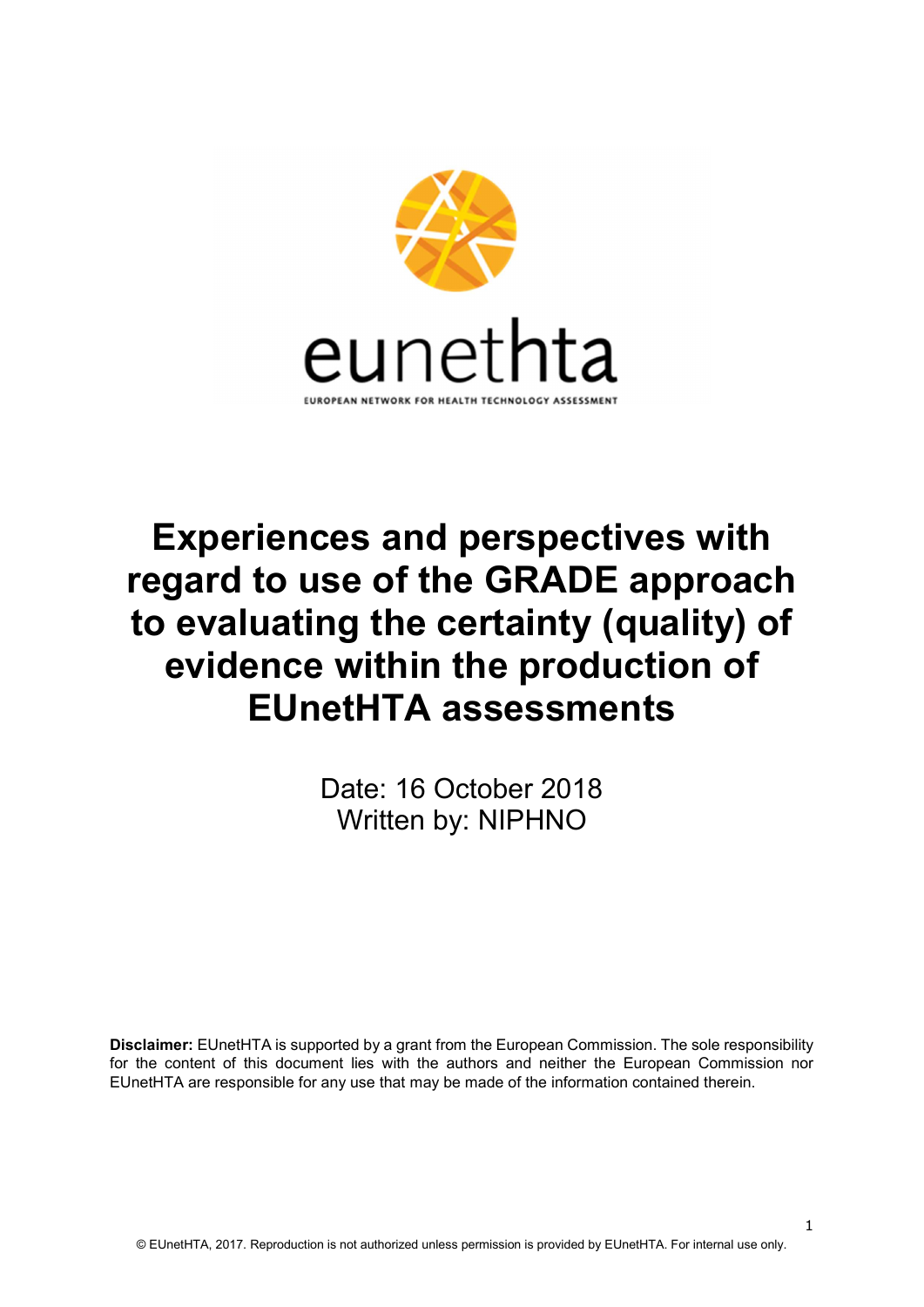## Experiences and perspectives with regard to use of the GRADE approach to evaluating the quality of evidence within the production of EUnetHTA assessments

## 1 Introduction

One of the aims of health technology assessment is to identify, appraise and synthesize individual studies about a particular research question. GRADE (acronym for "Grading of Recommendations, Assessment, Development and Evaluations") is a method to assess the certainty (or quality) of evidence from evidence syntheses [1]. The GRADE approach has been adopted by over 100 organizations that are active in creating health technology assessments, clinical practice guidelines or systematic reviews.

Detailed guidance on GRADE is available in paper series by the British Medical Journal and by the Journal of Clinical Epidemiology[2, 3]. GRADE is also explained in the GRADE Handbook at the GRADEPro https://gdt.gradepro.org and in Cochrane Handbook [4]. EUnetHTA members have access to a video recording of a GRADE training webinar that was organised by EUnetHTA [5].

The purpose of this report is to provide an overview of the experiences and perspectives of the EUnetHTA WP4 partners regarding GRADE, and to allow an informed decision about the use of GRADE within EUnetHTA. The focus of this consultation is limited to the GRADE approach for rating the quality of evidence. The use of GRADE for grading the strength of recommendation is outside the scope of this report.

The issue was raised during the WP4 LP/CoLP face-to-face meeting in April 2018, and the decision was made to carry out this exercise.

## 2 Methods

To develop this report we started with an inventory of existing information resources that provide information about GRADE related experiences and perspectives within EUnetHTA. These information resources were:

- Mapping of HTA methodologies in EU and Norway;[6]
- Surveys (pre/post) related to the GRADE webinar from April 2018;
- Survey for WP4 assessment teams for completed JA3 assessments;
- Results of a pilot study with the GRADEpro software which was done as a part of the OTCA07 assessment on Femtosecond laser-assisted cataract surgery (FLACS).[7]

The methods sections of published and planned JA 3 assessments that we screened for use of GRADE.

In addition, we invited all the WP4 partners (n=60) to complete a survey (the EUnetHTA GRADE survey) to express their views with regard to use of the GRADE approach.

To ensure a fair presentation and discussion about GRADE, we asked the GRADE Working Group to fact-check any views (after anonymization) that were critical or that could potentially be misconceptions about GRADE. The GRADE Working Group is not a EUnetHTA working group, but an informal collaboration of people worldwide with an interest in the GRADE approach. Any feedback from the GRADE Working Group is presented as *[GRADE WG: ....]*.

We summarized and presented the findings together with feedback from the GRADE Working Group at a face-to-face meeting for WP4 partners that took place in Barcelona (September 2018).

We also included a short description of GRADE related software solutions that we are aware of.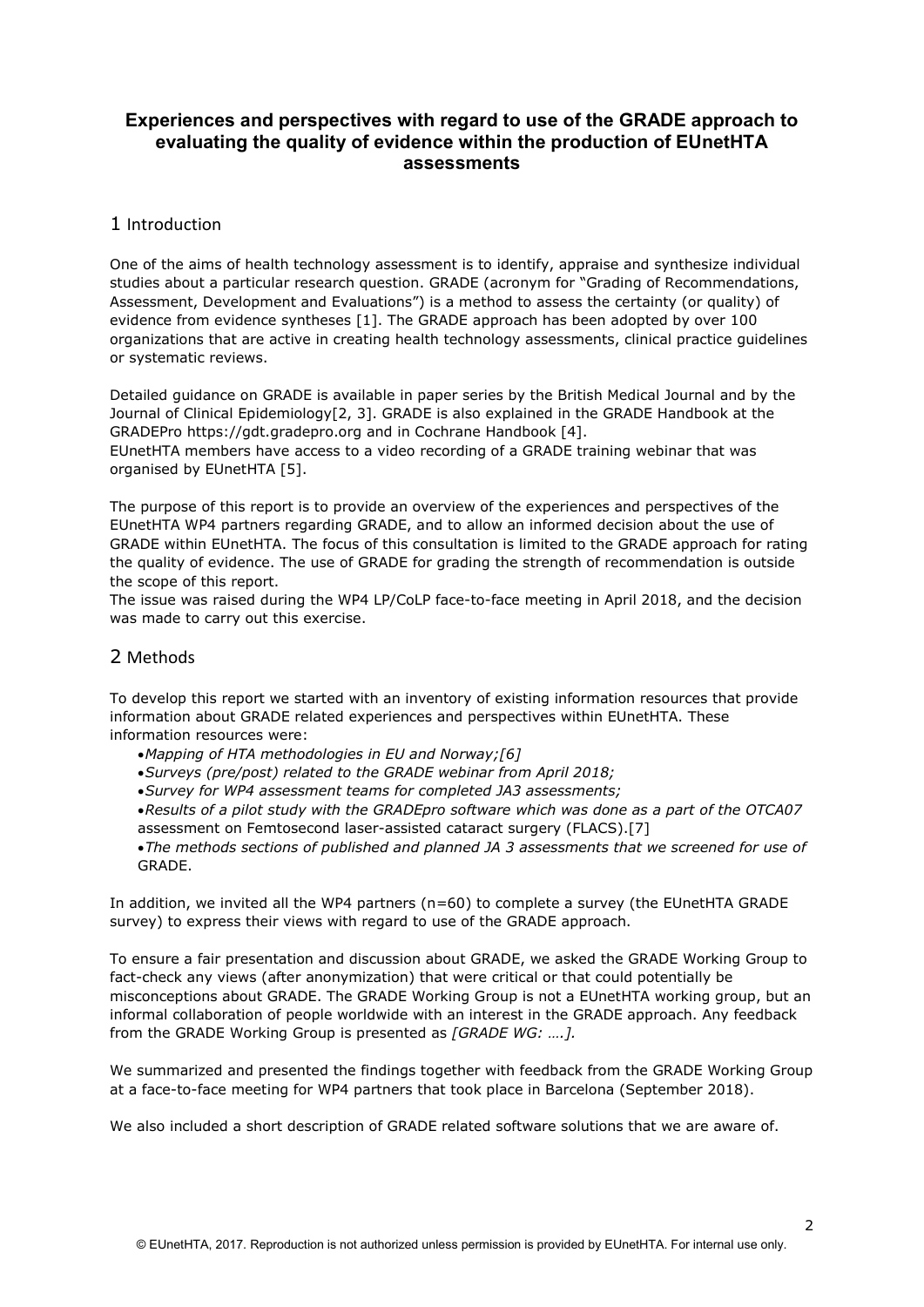## 3 Results

The results presented below originate from different information sources, including four surveys. The appendix provides further data about response rates to these surveys.

#### Level of GRADE related knowledge among EUnetHTA partners

Respondents (n=29) to the pre survey for the GRADE webinar indicated to have diverse levels of GRADE related knowledge. Overall, one third is not familiar with GRADE, one third is slightly familiar and one third is moderately to very familiar.



The GRADE approach contains five limitations that can lower quality: Risk of bias, Inconsistency, Indirectness, Imprecision, and Publication bias. Respondents indicated that the risk of bias domain was the easiest for them to assess, while Indirectness came out as the most difficult domain to assess.



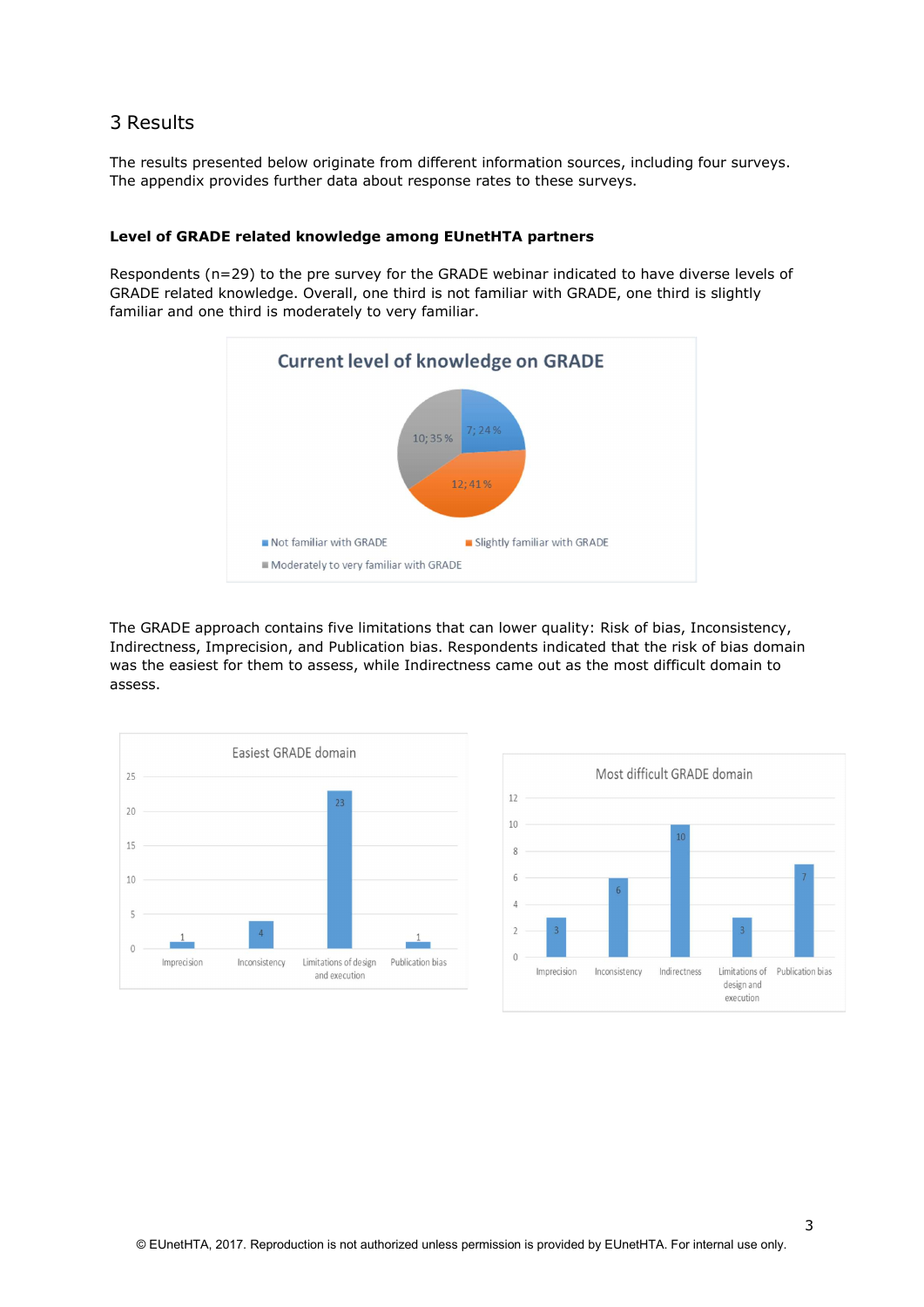#### Use of GRADE within the production of HTA

The "Mapping of HTA methodologies in EU and Norway" report illustrated that GRADE has been taken up by some HTA [6]. The report states "Among the 21 institutions that include a requirement to use formal tools or algorithms for evidence grading in their pre-specified plan 13 institutions routinely use GRADE".

In total, 78 organizations received the Mapping survey and responses from 48 organizations are available for GRADE related questions.



The EUnetHTA GRADE survey indicated that 12 organizations (out of 29 respondents) use GRADE to various extents.

To what extent is your organization using GRADE in the production of HTA?



Organizations that are only active in Pharma assessments appear to use GRADE to a lower extent than organizations that are active in Other Technologies or in both Other Technologies and Pharma assessments.

|                           | Currently using GRADE to<br>small/some/great extent |   | Currently not using GRADE |
|---------------------------|-----------------------------------------------------|---|---------------------------|
| <b>Other Technologies</b> |                                                     | 4 |                           |
| Pharma                    |                                                     |   | 6                         |
| Both                      |                                                     |   | 6                         |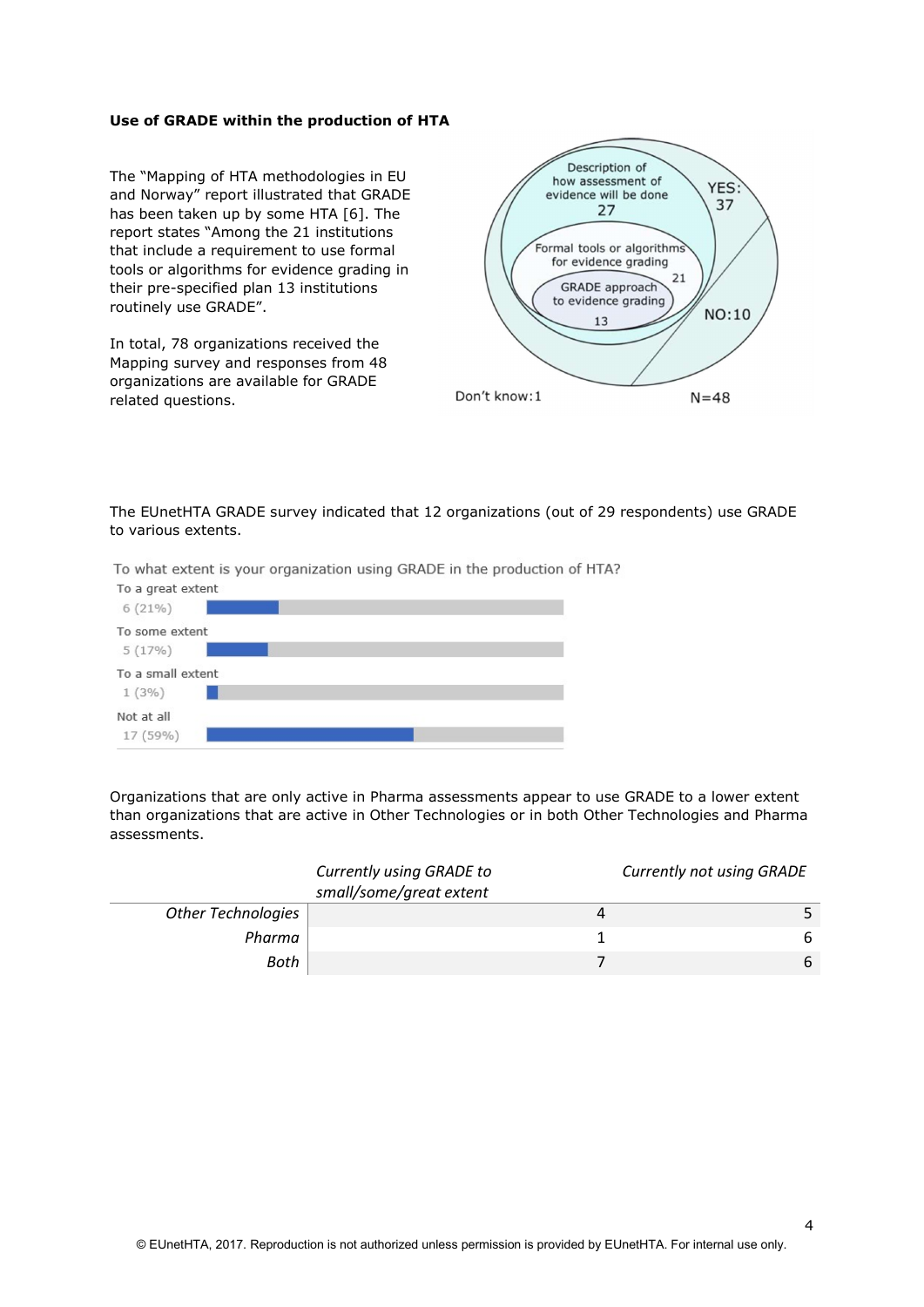On the public EUnetHTA website, we identified 16 assessments within JA 2016-2020 for which a project plan or final report was available (as to August 2018). Screening of these reports showed that all assessments used or planned to use the GRADE approach. In one assessment, GRADE was planned in the protocol but a deviation from the protocol was necessary due to time limitations. Four assessments mentioned the use of GRADE to rate outcomes and three assessments mention the use of GRADEpro software. Two assessments used GRADE for assessments related to diagnostic test accuracy (DTA).

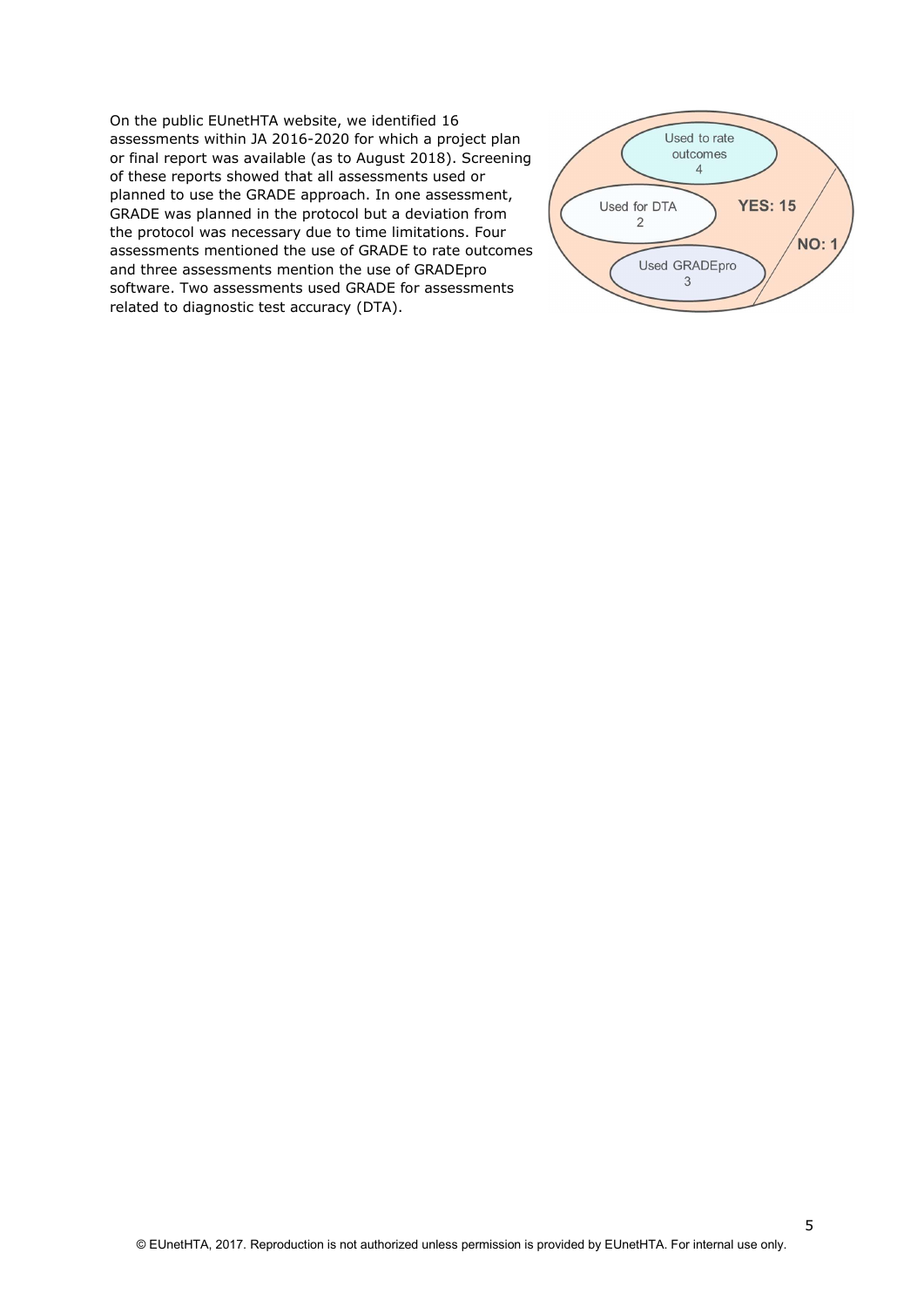#### Relevance of using GRADE within EUnetHTA

About 80% of respondents to the EUnetHTA GRADE survey feel that using GRADE within EUnetHTA is relevant or very relevant.

Organizations that indicated that the use of GRADE within EUnetHTA is not relevant, are currently not using GRADE within their own organization.

How relevant would the use of GRADE within EUnetHTA be from the perspective of your organization? Very relevant



Organizations that are active in Other technologies or in both Other Technologies and Pharma favored GRADE more, than organizations that are only active in Pharma.

|                           | Relevant or Very relevant | Not very relevant or Not at all<br>relevant |
|---------------------------|---------------------------|---------------------------------------------|
| <b>Other Technologies</b> |                           |                                             |
| Pharma                    |                           |                                             |
| Both                      |                           |                                             |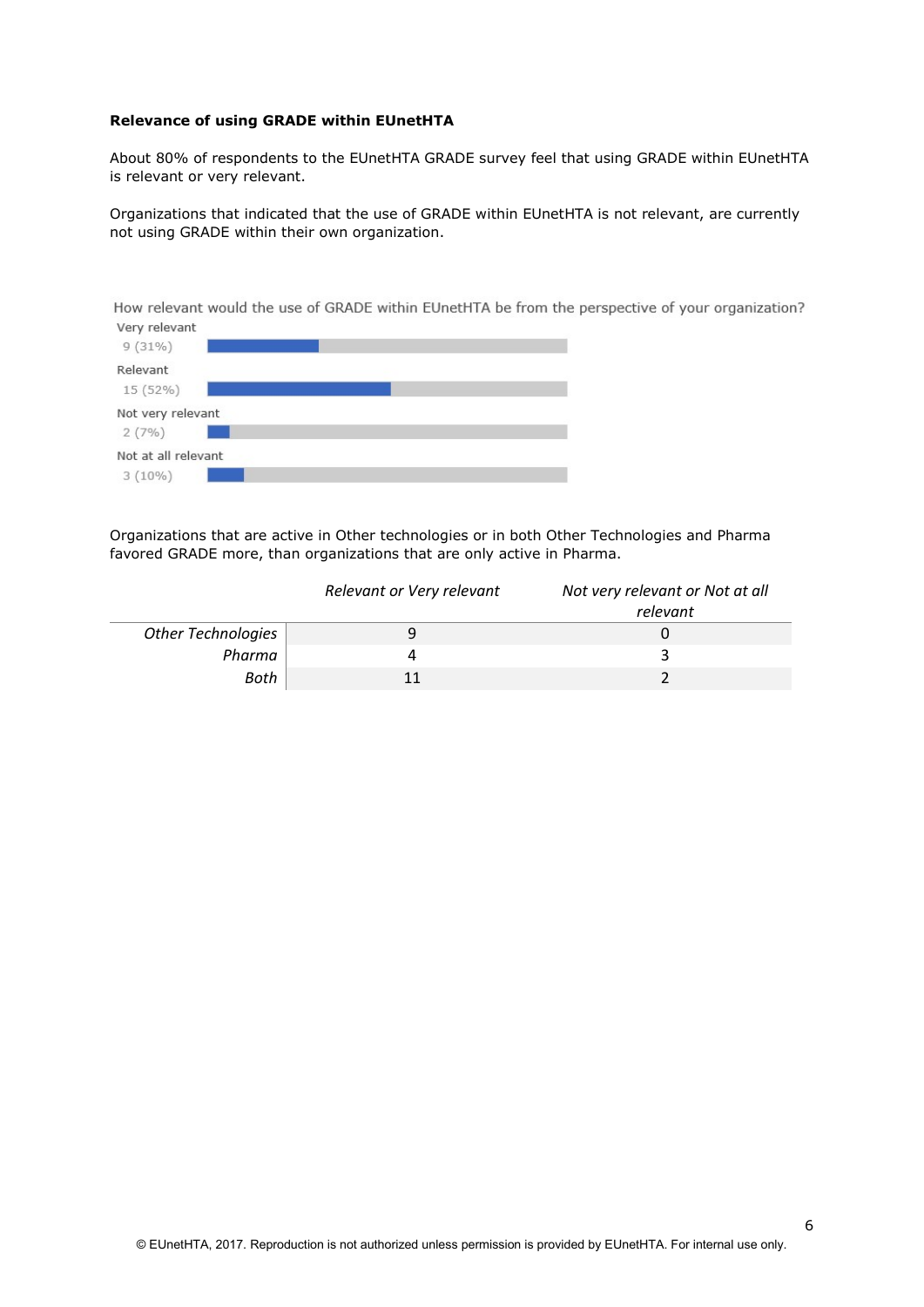#### Role of GRADE related software

Different GRADE related software solutions are available. This includes GRADEpro, interactive Evidence to Decision frameworks (iEtD) and MAGICapp [8-10]. These software solutions have common and unique features. Costs, potential and pros and contras for these tools have not been assessed for the purpose of this report. In addition, security issues need to be considered. For example, the use of such software within EUnetHTA might require on-site physical installation on EUnetHTA servers, which can increase the costs.

In a pilot study of GRADEpro as part of OTCA07, participants from six HTA organizations (RER, GÖG, KCE, Osteba, SESCS FUNCANIS, AQuAS) and two external experts used GRADEpro to define assessment questions, to list outcomes and to rate outcomes.

Main conclusions of the pilot study were that use of GRADEpro:

- Was a valuable and feasible option for the EUnetHTA scoping phase;
- Provided an additional means of communication and information sharing between participants in different geographical locations;
- Was a transparent process that facilitated the interpretation of evidence, making the assessment framework more robust.

Conclusions about patient or healthcare consumer involvement were that:

- No involvement of patients was attained despite several attempts;
- GRADEpro was mentioned as too technical and impersonal in relation to patient involvement. [GRADE WG: It is not the intention that patients will do the GRADE assessment themselves.]

Some further details are available within an abstract of this pilot study [7].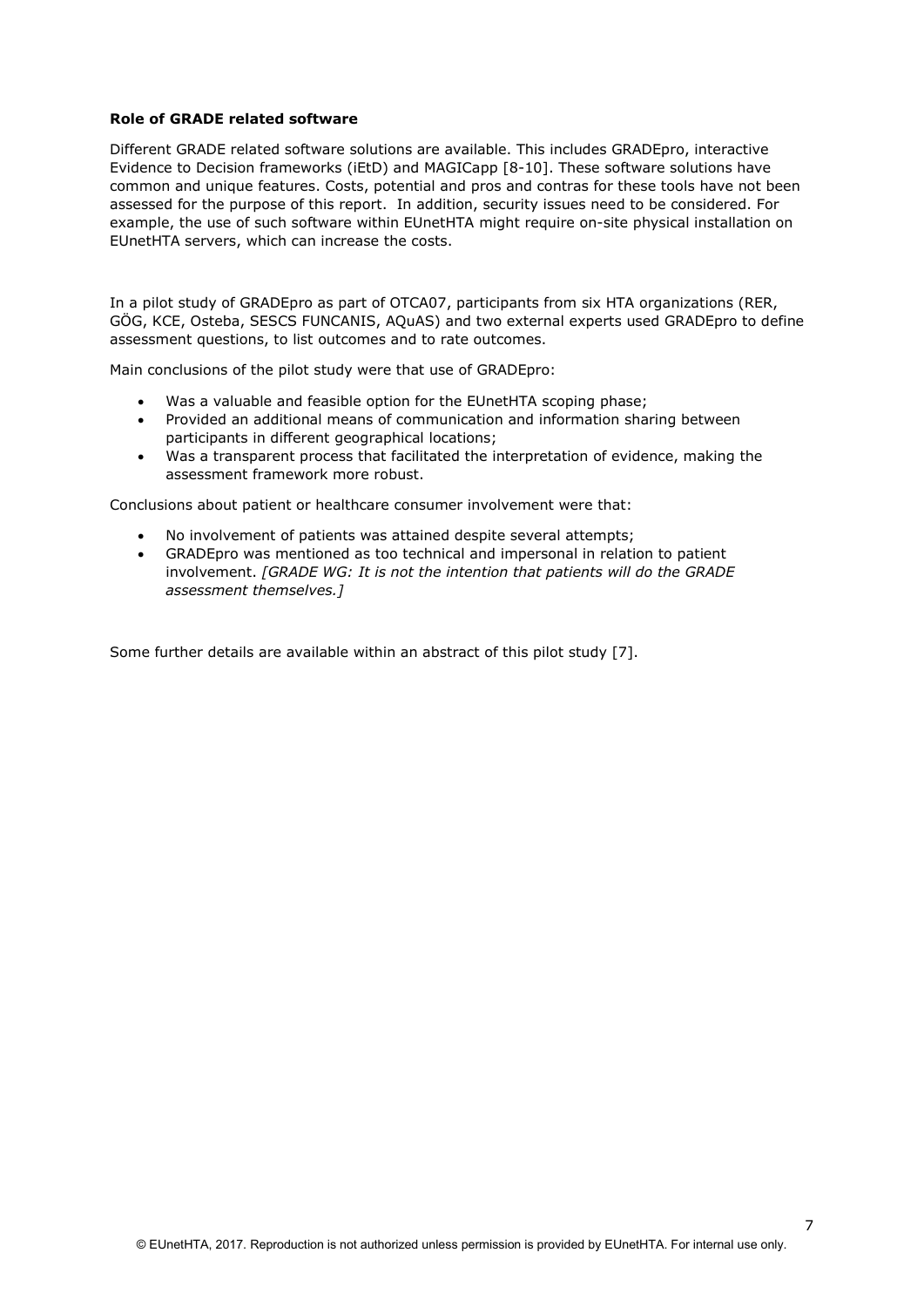## Arguments for and against the use of GRADE as perceived by EUnetHTA members

Below we present paraphrased quotes from EUnetHTA partners, which we collected through the GRADE survey and pieces of information extracted from the other available information resources. Information that is presented between square brackets summarizes the response that we received from the GRADE Working Group.

#### General perspectives

- "GRADE is a validated tool with explicit assessment criteria which can increase transparency of evidence assessment within EUnetHTA."
- "Arbitrary or controversial issues can be tracked and discussed within the authoring team as well as in the context of national uptake."
- "GRADE is an internationally recognized tool with increasing wide adoption."

#### Methodological perspectives

- "Blinding is not always possible in medical devices. Within GRADE, the authors may decide not to downgrade a study because of lacking blinding, and show this decision in a transparent way" [GRADE WG: Blinding is irrelevant for objective outcomes (eg. mortality), but important when assessing subjective outcomes (eg. Pain). Depending on the type of outcome, authors can decide to downgrade (or not) a study because of lack of blinding (as part of the risk of bias assessment) and to report that decision transparently]
- "GRADE could increase the risk that EUnetHTA partners become more willing to accept non-randomized evidence, even though such evidence is unable to answer effectiveness questions." [GRADE WG: The decision to include NRS is made at the level of the HTA group. Once a group has decided to do so, GRADE appropriately evaluates the certainty of the evidence. While NRS is more prone to bias, it can help to answer effectiveness questions if no RCTs are available. NRS are essential to answer safety questions]
- "Non statistically significant results as proof of added benefit might be accepted by EUnetHTA partners." [GRADE WG: Reporting findings based on lack of statistically significant results is often wrongly interpreted as no effect. GRADE advocates to interpret clinical relevance (what is a clinically significant effect) together with the certainty of the evidence taking into account effect estimates and confidence intervals.]
- "Severe publication bias might be accepted by EUnetHTA partners." [GRADE WG: If risk of publication bias is high, one can downgrade to low, or very low if there are also concerns for other domains. This applies to all GRADE domains, including publication bias. Some GRADE users choose not to present numbers in Summary of Findings (SOF) tables when the certainty of evidence is very low, but in the end decision makers still need to make a decision.]
- "GRADE cannot be used for all technologies (ex. public health interventions)." [GRADE WG: GRADE can be used for all technologies also including public health interventions]
- "GRADE does not provide explicit guidance for complex interventions." [GRADE WG: There is some ongoing work here. GRADE CERQual provides guidance on assessment of findings from qualitative evidence syntheses]
- "Directness (generalizability) is context dependent, and is a challenging part of GRADE if used in EUnetHTA context." [GRADE WG: It is possible to grade differently at European level and at national level and describe it transparently through GRADE.]
- "GRADE allows to show that there is (very) low quality evidence, which allows advocacy for better evidence."
- "The results from GRADE might be not applicable since we would normally consider lower evidence" [GRADE WG: GRADE allows the use of all types of evidence]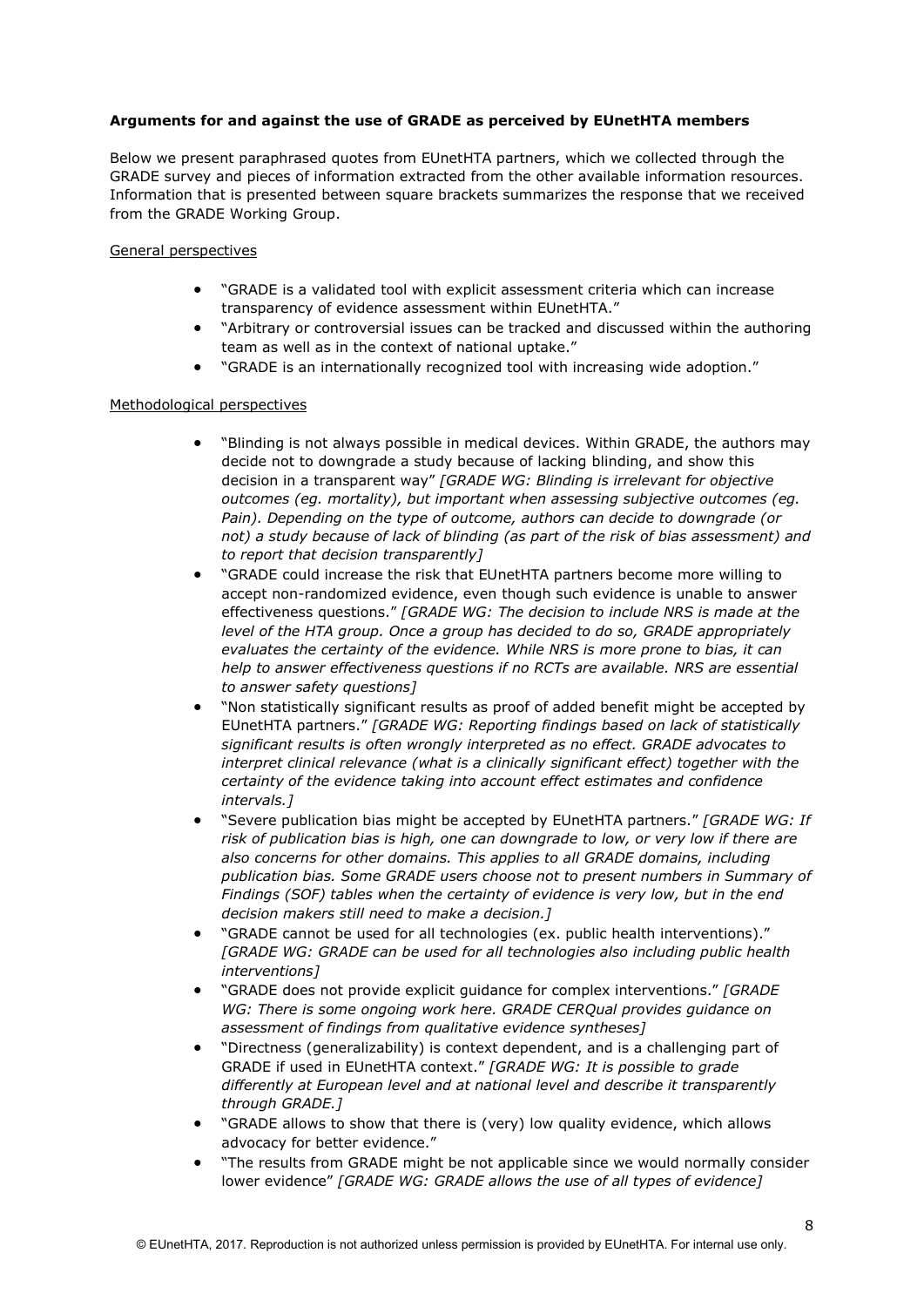## Decision maker perspectives

- "Individual agencies may choose different clinical relevance thresholds than the one selected in a EUnetHTA report and this can affect the GRADEing of evidence." [GRADE WG: correct, clinical thresholds affect imprecision].
- "The short and structured SOF-tables are an important tool to communicate the findings of REAs."
- "Unclear how GRADE would actually feed into decision making:"
	- a. "1 trial with low certainty evidence, demonstrating significant benefit and cost-effectiveness analysis with low ICER."
	- b. "How to react if the quality of evidence is low, compared to the situation when it is very low."
	- c. "Usually the evidence base is very limited and GRADEing these studies does not give any useful information for decision making."

[GRADE WG: GRADE makes it clear for decision makers when they are making decisions in uncertainty and indicates how likely it is that new studies may change the effect estimate. GRADE also formulated 5 paradigmatic situations that justify strong recommendations based on low/very low certainty of the evidence $[11].$ 

## Organisational perspectives

- "A common understanding of quality of evidence might be beneficial for a system where many countries collaborate."
- "GRADE in EUnetHTA could reduce evidence assessment work at national/local level. National uptake of EUnetHTA results might benefit."
- Training needs:
	- a. «There is a lack of experience with GRADE within EUnetHTA. Learning the methodology requires time and constant updating is needed.»
	- b. «There is a need for theoretical + practical sessions, targeted at beginners + advanced GRADErs. The sessions should also include examples for Medical Device assessments.»
	- c. "Selection of patient relevant outcomes during PP development was difficult due to lack of consensus on what determines a patient relevant outcome" [GRADE WG: The GRADE WG is happy to provide further help and standardized training modules are being developed]
- «Consistent use of GRADE with good inter-rater reliability can be challenging.» [GRADE WG: Acceptable interrater reliability has been demonstrated empirically]
- «Experienced GRADErs are required before the start of an EUnetHTA assessment in order to obtain substantial inter-rater reliability."
- Time requirements:
	- a. «Use of GRADE would increase time to undertake assessments.»
	- b. "Use of GRADE is not applicable in very rapid reviews."

[GRADE WG: Following the structured GRADE approach might also reduce time. Users need to make the trade-off between time-use and quality of decisionmaking]

- «SOF tables are easier to complete for authors (than initial summary table) and technology can help to create SOF tables without extra effort.»
- "Better/more stringent instructions are needed on how to present SoF tables."

#### Other perspectives

- "If GRADE methodology (including SOF tables and GRADEpro software) became mandatory, EUnetHTA might become dependent on GRADE."
- "GRADE would allow comparisons between EUnetHTA results and the results of other systematic reviews."
- «GRADE creates opportunities for collaboration outside HTA community and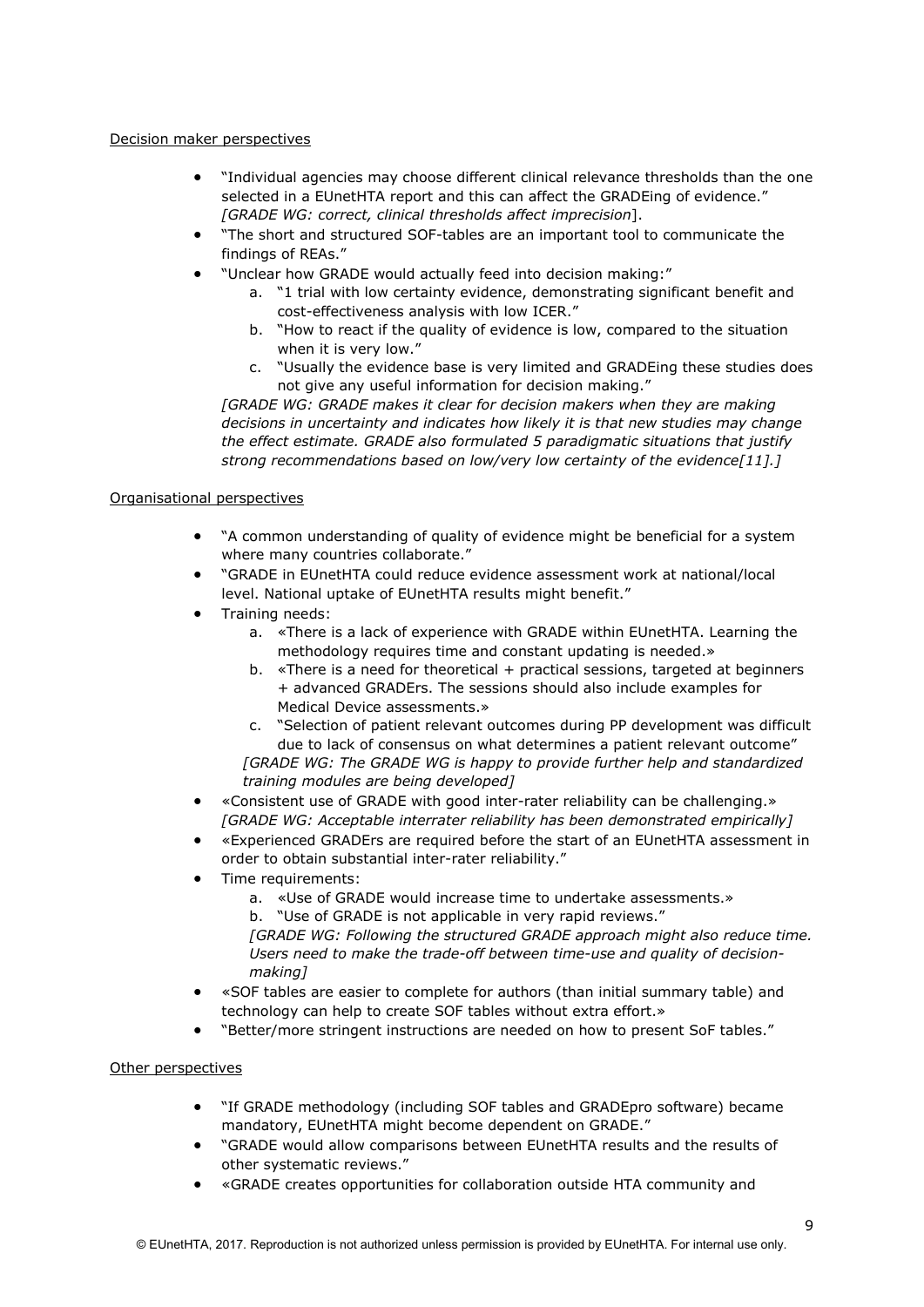reduced duplication of efforts.»

 «Further development of authoring technology might be needed, for example data security, usability.»

## 4 Discussion

The following comments were made by participants to the face-to-face meeting in Barcelona:

- LBI-HTA uses GRADE for transparency reasons and before giving recommendations.
- EUnetHTA does not want to give recommendations so the question was raised why to push GRADE. GRADE is helpful to understand differences in certainty of the evidence even if we do not proceed with giving recommendations.
- HAS does not use GRADE (often there is only 1 trial available). TLV agrees with HAS that use of GRADE in context of single arm studies is difficult. However, there is a need to describe in more detail the certainty of evidence - just the tables are not sufficient.
- ZIN points out that there might be different criteria for clinical relevance in different countries. Question was raised how to judge imprecision when you do not know the thresholds for clinical relevance.
- It was proposed that GRADE should be optional. However if it is optional, then most likely only a few would use it.
- The Senior Scientific Officer outlined that if we do not use GRADE we risk delivering a product that is not useful (i.e. that we cannot make any conclusion). We can search for a pragmatic tool that can be used instead of GRADE.
- Guidance on how to report findings benefit/harm would be helpful. It was suggested that we have dedicated people for providing support with GRADE and risk of bias at EUnetHTA. It was mentioned that further instructions are needed for summary of finding tables.

# 5 Conclusions

In general, findings from this report are that:

- There is a normal spread of GRADE knowledge within EUnetHTA;
- A smaller group of EUnetHTA members currently uses GRADE within their organization for the production of HTA;
- GRADE has been used in almost all JA3 assessments. This includes GRADE to assess certainty of the evidence in relation to assessments of effectiveness, safety and diagnostic test accuracy.
- Multiple software solutions are available, which have been tested within some assessments;
- A large group of EUnetHTA members find it relevant to further discuss the use of GRADE within EUnetHTA;
- Arguments pro and against have been formulated from different perspectives, which need to be further discussed;
- Further training is needed to address current knowledge gaps and misconceptions about GRADE.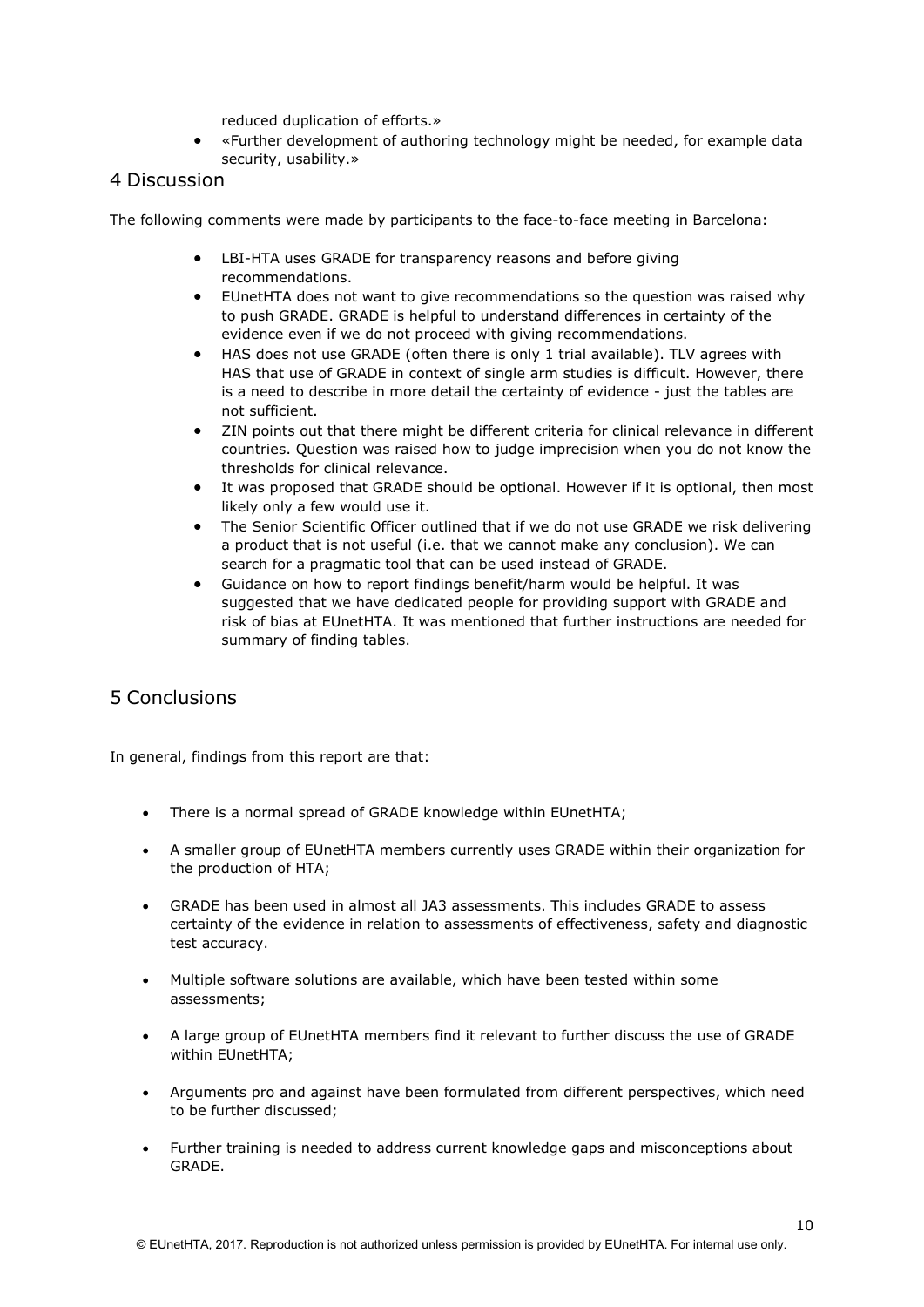The findings of this report will be presented to the WP 4 and WP6 lead partners and co- lead partners and eventually to the EUnetHTA executive board. The report will be used to support a decision of future use of GRADE within EUnetHTA assessments.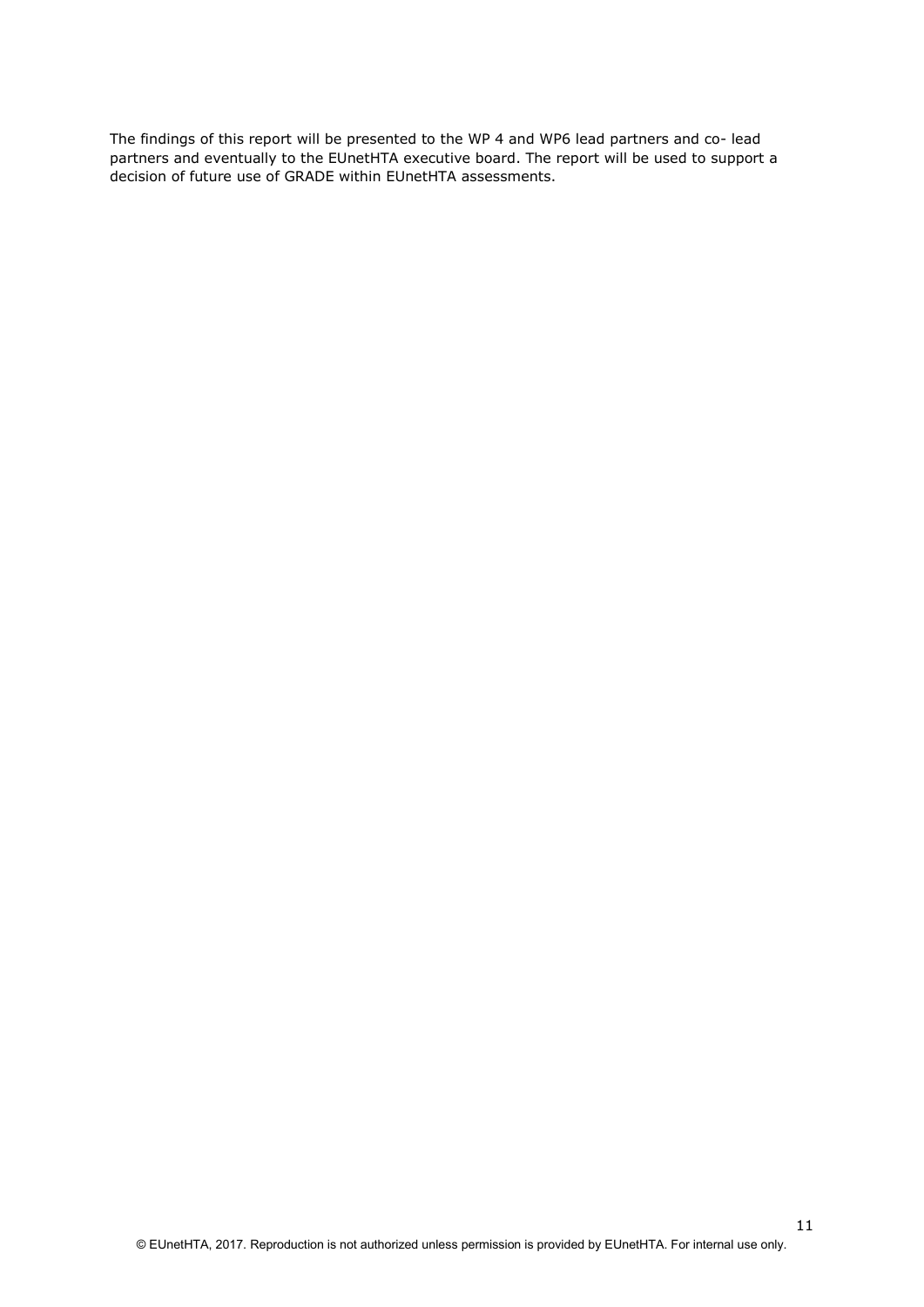# References

1. Website from the GRADE Working Group [http://www.gradeworkinggroup.org/]

2. Guyatt GH, Oxman AD, Vist GE, Kunz R, Falck-Ytter Y, Alonso-Coello P, Schünemann HJ: GRADE: an emerging consensus on rating quality of evidence and strength of recommendations. BMJ (Clinical research ed) 2008, 336(7650):924-926.

3. Guyatt GH, Oxman AD, Schünemann HJ, Tugwell P, Knottnerus A: GRADE guidelines: a new series of articles in the Journal of Clinical Epidemiology. Journal of clinical epidemiology 2011, 64(4):380-382.

4. Green S, Higgins J: Cochrane handbook for systematic reviews of interventions. In.

5. GRADE webinar [https://vimeo.com/265524107 (Password: eunethta\_grade)]

6. Mapping of HTA methodologies in EU and Norway

[https://ec.europa.eu/health/sites/health/files/technology\_assessment/docs/2018\_mapping\_metho dologies\_en.pdf]

7. Ballini L, Bonvicini L, DeLaet C, Eisenmann A, Formoso G, Garcia-Pérez L, Giménez E, Giorgi Rossi P, Gutierrez Ibarluzea I, Ibargoyen Roteta N et al: Bringing GRADEpro to Health Technology Assessment: a pilot study to improve quality and transparency of Scoping and Project Plan in EUnetHTA In. Oral presentation at Cochrane Colloquium Edinburgh; 2018.

8. Website for MAGICapp [https://app.magicapp.org/]

9. Website for interactive Evidence to Decision frameworks (iEtD)

[https://ietd.epistemonikos.org/#/login]

10. Website for GRADEpro [https://gradepro.org/]

11. Ignacio Neumanna, Nancy Santesso, Elie A. Akl, David M. Rind, Per Olav Vandvik, Pablo Alonso-Coello, Thomas Agoritsas, Reem A. Mustafa, Paul Elias Alexander, Holger Schünemann, Gordon H. Guyatt. A guide for health professionals to interpret and use recommendations in guidelines developed with the GRADE approach. Journal of Clinical Epidemiology 72 (2016) 45e55.